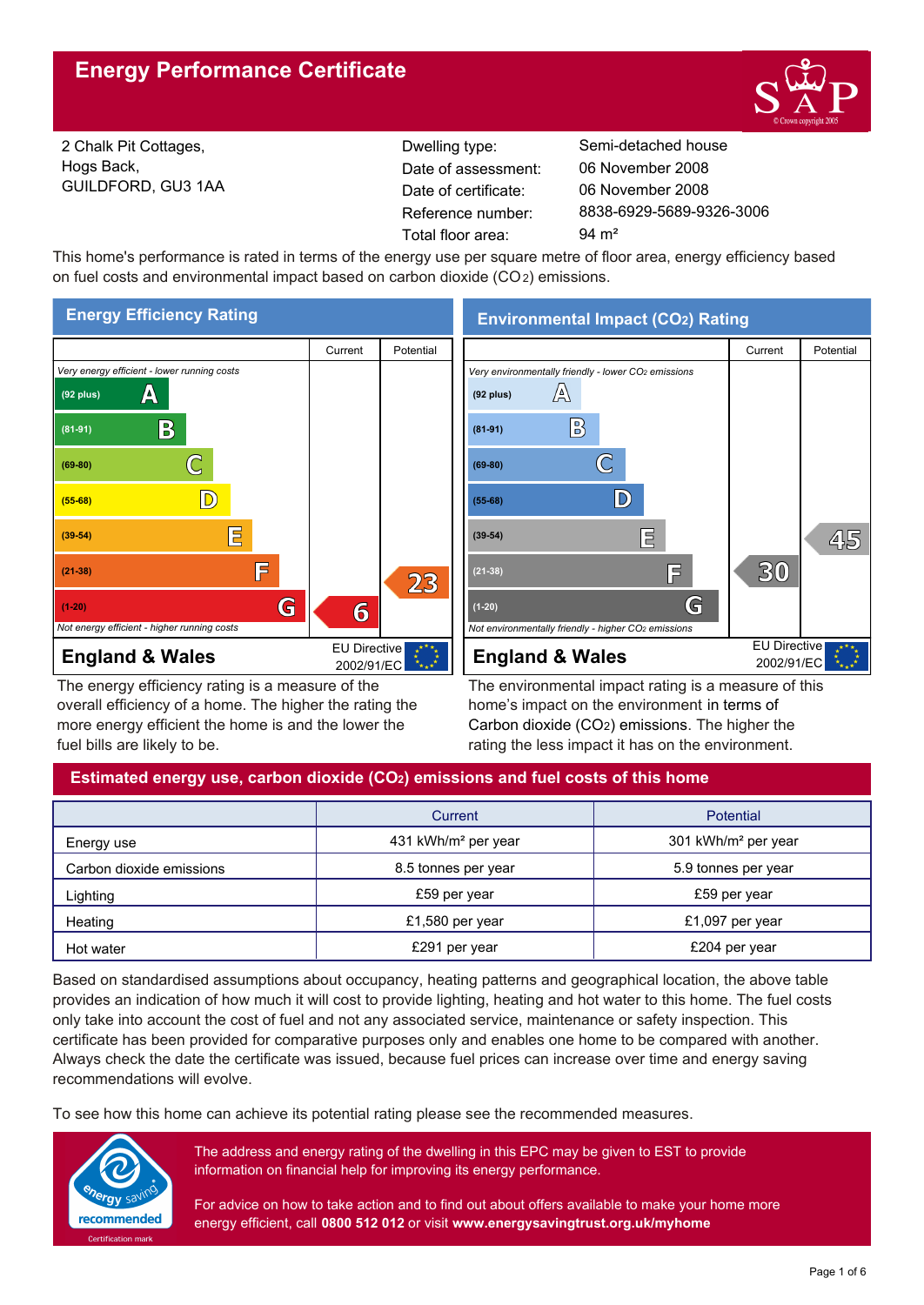#### **About this document**

The Energy Performance Certificate for this dwelling was produced following an energy assessment undertaken by a qualified assessor, accredited by Elmhurst Energy Systems, to a scheme authorised by the Government. This certificate was produced using the RdSAP 2005 assessment methodology and has been produced under the Energy Performance of Buildings (Certificates and Inspections) (England and Wales) Regulations 2007 as amended. A copy of the certificate has been lodged on a national register.

| Assessor's accreditation number: | EES/002004                                     |
|----------------------------------|------------------------------------------------|
| Assessor's name:                 | Gary John Ryan                                 |
| Company name/trading name:       | <b>Energy Assess UK Limited</b>                |
| Address:                         | 5 Bryanstone Close, Guildford, Surrey, GU2 9UJ |
| Phone number:                    | 07894 801 963                                  |
| Fax number:                      | 01483 829557                                   |
| E-mail address:                  | gary@energyassessuk.com                        |
| Related party disclosure:        |                                                |

#### **If you have a complaint or wish to confirm that the certificate is genuine**

Details of the assessor and the relevant accreditation scheme are as above. You can get contact details of the accreditation scheme from their website at www.elmhurstenergy.co.uk together with details of their procedures for confirming authenticity of a certificate and for making a complaint.

#### **About the building's performance ratings**

The ratings on the certificate provide a measure of the building's overall energy efficiency and its environmental impact, calculated in accordance with a national methodology that takes into account factors such as insulation, heating and hot water systems, ventilation and fuels used. The average Energy Efficiency Rating for a dwelling in England and Wales is band E (rating 46).

Not all buildings are used in the same way, so energy ratings use 'standard occupancy' assumptions which may be different from the specific way you use your home. Different methods of calculation are used for homes and for other buildings. Details can be found at www.communities.gov.uk/epbd.

Buildings that are more energy efficient use less energy, save money and help protect the environment. A building with a rating of 100 would cost almost nothing to heat and light and would cause almost no carbon emissions. The potential ratings on the certificate describe how close this building could get to 100 if all the cost effective recommended improvements were implemented.

#### **About the impact of buildings on the environment**

One of the biggest contributors to global warming is carbon dioxide. The way we use energy in buildings causes emissions of carbon. The energy we use for heating, lighting and power in homes produces over a quarter of the UK's carbon dioxide emissions and other buildings produce a further one-sixth.

The average household causes about 6 tonnes of carbon dioxide every year. Adopting the recommendations in this report can reduce emissions and protect the environment. You could reduce emissions even more by switching to renewable energy sources. In addition there are many simple everyday measures that will save money, improve comfort and reduce the impact on the environment. Some examples are given at the end of this report.

#### **Visit the Government's website at www.communities.gov.uk/epbd to:**

- Find how to confirm the authenticity of an energy performance certificate
- Find how to make a complaint about a certificate or the assessor who produced it •
- Learn more about the national register where this certificate has been lodged •
- Learn more about energy efficiency and reducing energy consumption •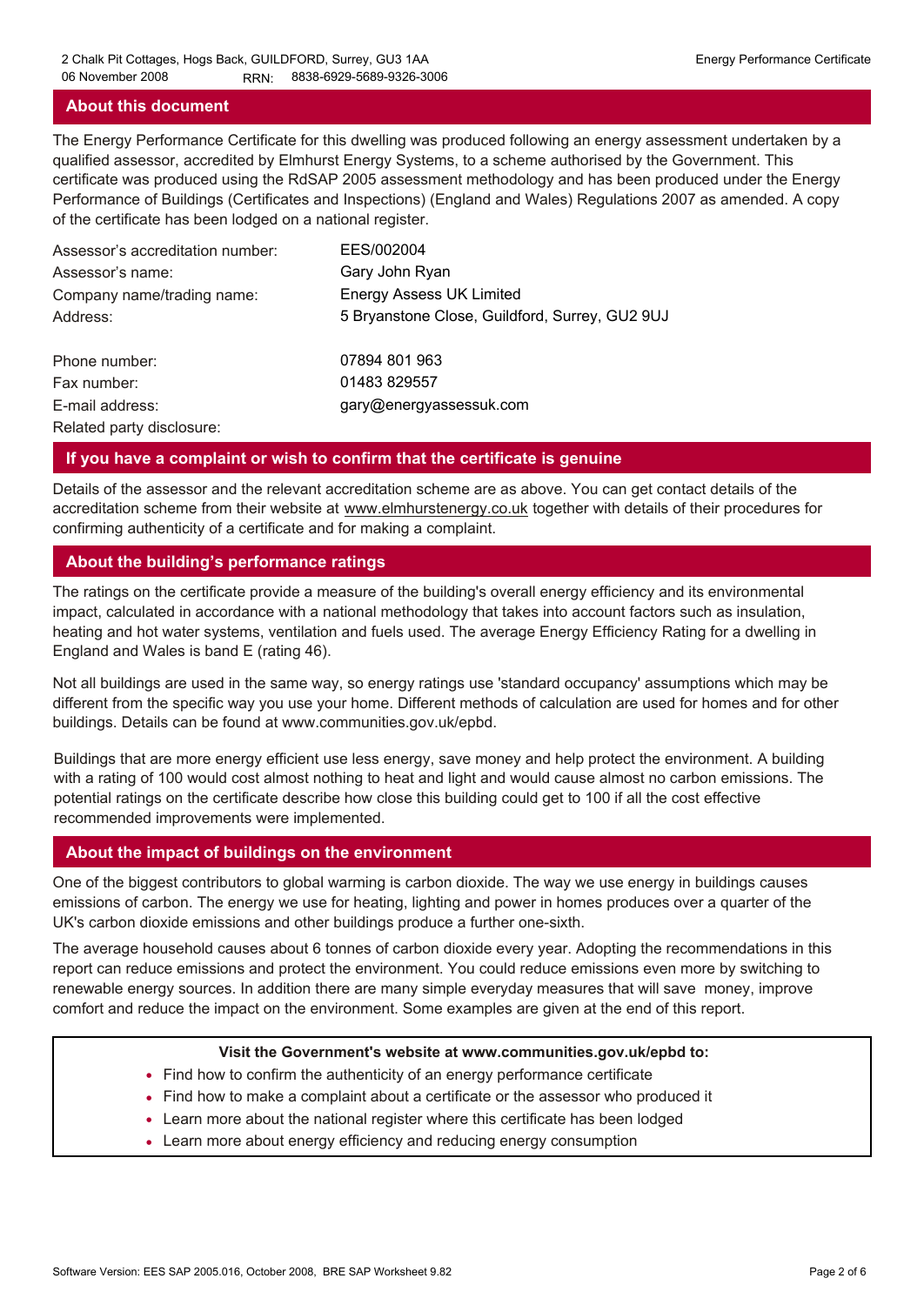# Recommended measures to improve this home's energy performance

2 Chalk Pit Cottages, Hogs Back, GUILDFORD, GU3 1AA Date of certificate:

Reference number: 8838-6929-5689-9326-3006 06 November 2008

## **Summary of this home's energy performance related features**

The following is an assessment of the key individual elements that have an impact on this home's performance rating. Each element is assessed against the following scale: Very poor / Poor / Average / Good / Very good.

| Elements                                | Description                                    | Current performance      |               |
|-----------------------------------------|------------------------------------------------|--------------------------|---------------|
|                                         |                                                | <b>Energy Efficiency</b> | Environmental |
| Walls                                   | Solid brick, as built, no insulation (assumed) | Very poor                | Very poor     |
| Roof                                    | Pitched, 100 mm loft insulation                | Average                  | Average       |
| Floor                                   | Suspended, no insulation (assumed)             |                          |               |
| <b>Windows</b>                          | Single glazed                                  | Very poor                | Very poor     |
| Main heating                            | Boiler and radiators, LPG                      | Very poor                | Average       |
| Main heating controls                   | Programmer, TRVs and bypass                    | Poor                     | Poor          |
| Secondary heating                       | None                                           |                          |               |
| Hot water                               | From main system                               | Very poor                | Average       |
| Lighting                                | Low energy lighting in 60% of fixed outlets    | Good                     | Good          |
| <b>Current energy efficiency rating</b> |                                                | G <sub>6</sub>           |               |
|                                         | Current environmental impact (CO2) rating      |                          | F 30          |

**Low and zero carbon energy sources**

None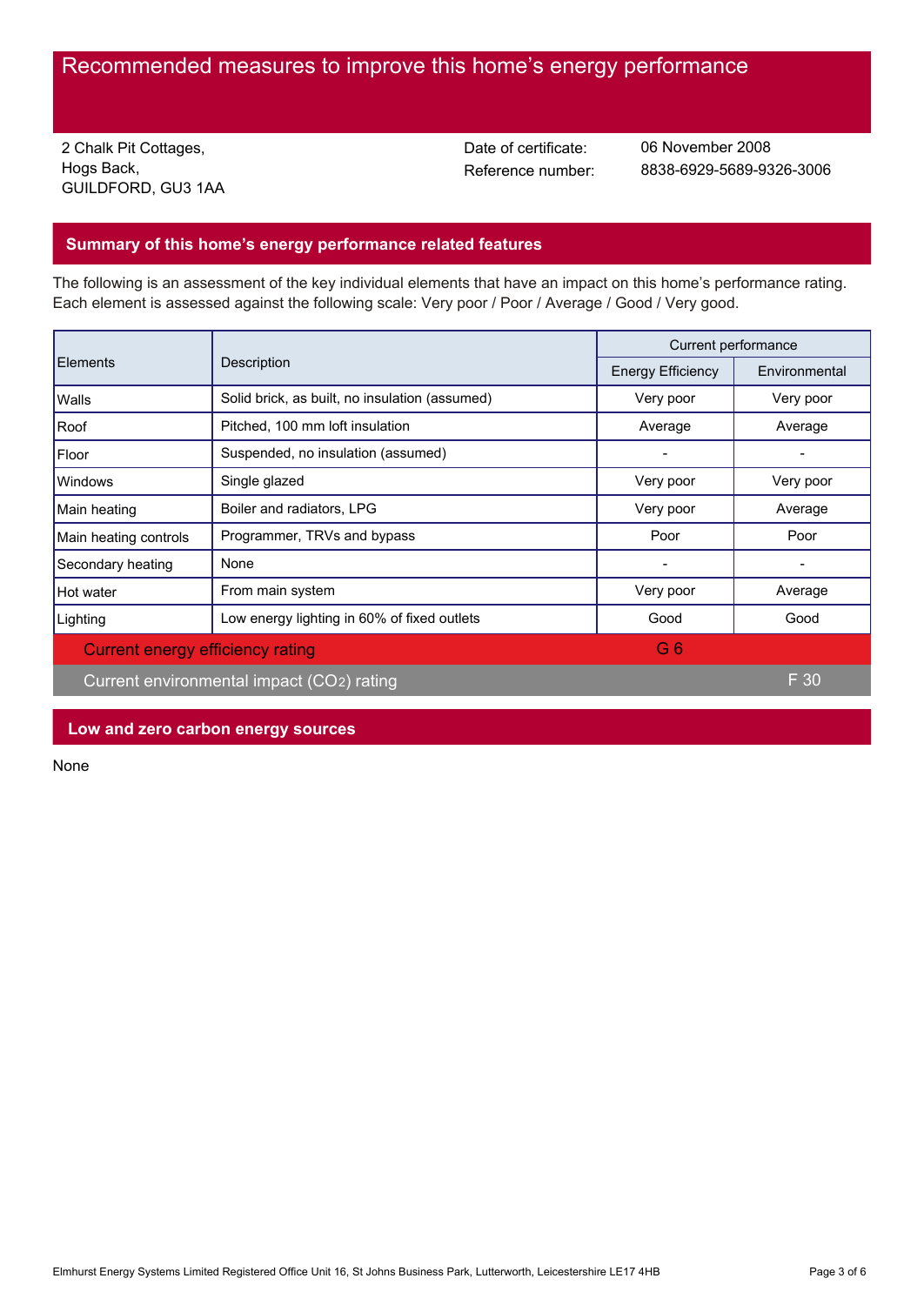## **Recommendations**

The measures below are cost effective. The performance ratings after improvement listed below are cumulative, that is they assume the improvements have been installed in the order that they appear in the table.

|                                                   | <b>Typical savings</b> | Performance ratings after improvement |                      |  |  |
|---------------------------------------------------|------------------------|---------------------------------------|----------------------|--|--|
| Lower cost measures (up to £500)                  | per year               | Energy efficiency                     | Environmental impact |  |  |
| Increase loft insulation to 270 mm                | £44                    | G 7                                   | F 31                 |  |  |
| 2 Upgrade heating controls                        | £132                   | G 10                                  | F 34                 |  |  |
| Sub-total                                         | £176                   |                                       |                      |  |  |
| Higher cost measures (over £500)                  |                        |                                       |                      |  |  |
| Replace boiler with Band A condensing boiler<br>3 | £394                   | F 23                                  | E 45                 |  |  |
| Total                                             | £570                   |                                       |                      |  |  |
| Potential energy efficiency rating                |                        | F <sub>23</sub>                       |                      |  |  |
| Potential environmental impact (CO2) rating       |                        |                                       | E 45                 |  |  |

## **Further measures to achieve even higher standards**

The further measures listed below should be considered in addition to those already specified if aiming for the highest possible standards for this home. However you should check the conditions in any covenants, planning conditions, warranties or sale contracts.

| 4 Solar water heating                                           | £49  | F 25 | E 47 |
|-----------------------------------------------------------------|------|------|------|
| 5<br>Replace single glazed windows with low-E double<br>glazing | £116 | F 29 | E 51 |
| 50 mm internal or external wall insulation<br>6                 | £370 | E 47 | D 67 |
| Solar photovoltaic panels, 2.5 kWp                              | £150 | D 57 | C 76 |
| Wind turbine<br>8                                               | £44  | D 60 | C 78 |
| D <sub>60</sub><br><b>Enhanced energy efficiency rating</b>     |      |      |      |
| Enhanced environmental impact (CO2) rating                      |      |      | C 78 |

Improvements to the energy efficiency and environmental impact ratings will usually be in step with each other. However, they can sometimes diverge because reduced energy costs are not always accompanied by a reduction in carbon dioxide (CO2) emissions.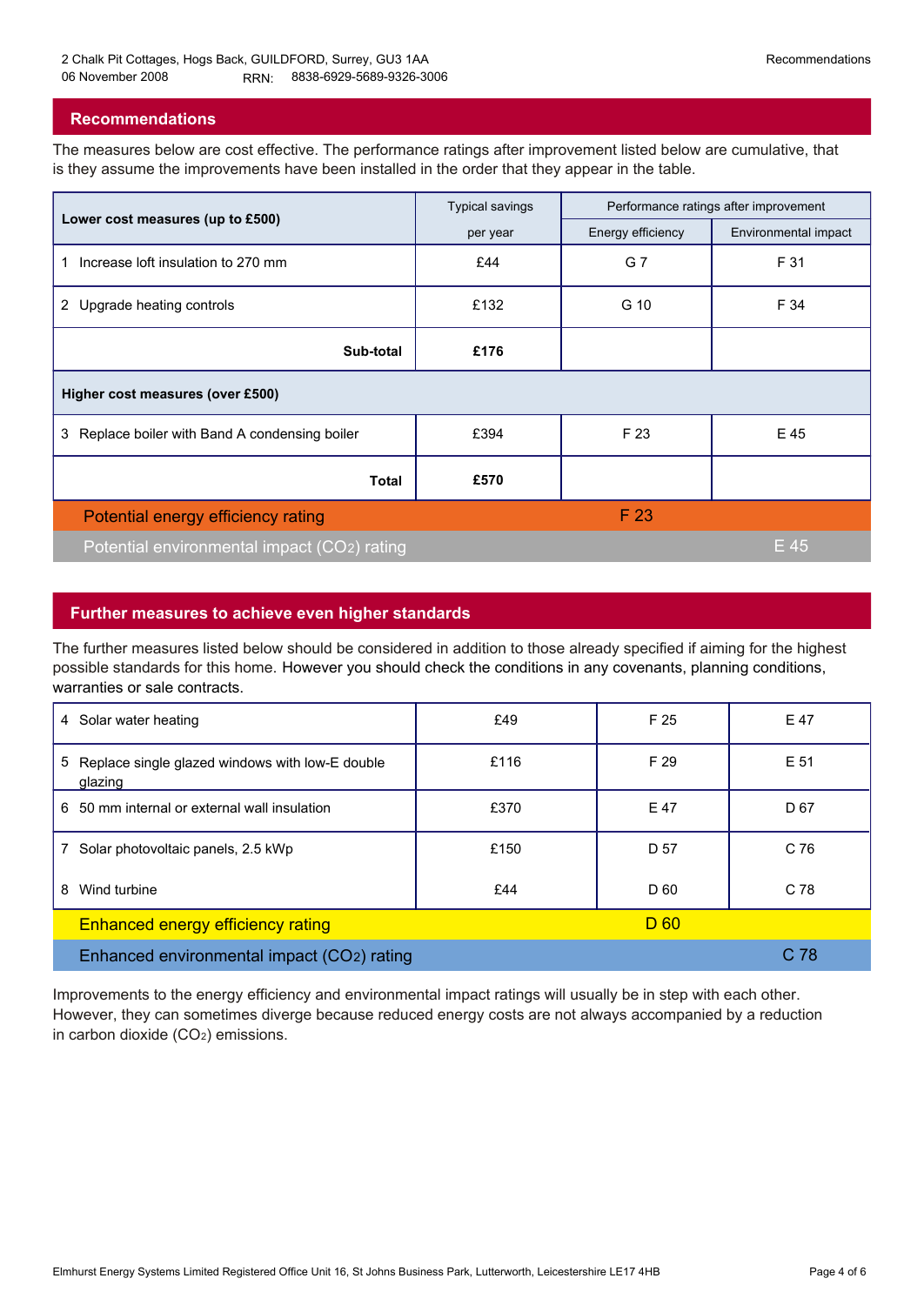## **About the cost effective measures to improve this home's energy ratings**

If you are a tenant, before undertaking any work you should check the terms of your lease and obtain approval from your landlord if the lease either requires it, or makes no express provision for such work.

#### **Lower cost measures (typically up to £500 each)**

These measures are relatively inexpensive to install and are worth tackling first. Some of them may be installed as DIY projects. DIY is not always straightforward, and sometimes there are health and safety risks, so take advice before carrying out DIY improvements.

#### **1 Loft insulation**

Loft insulation laid in the loft space or between roof rafters to a depth of at least 270 mm will significantly reduce heat loss through the roof; this will improve levels of comfort, reduce energy use and lower fuel bills. Insulation should not be placed below any cold water storage tank, any such tank should also be insulated on its sides and top, and there should be boarding on battens over the insulation to provide safe access between the loft hatch and the cold water tank. The insulation can be installed by professional contractors but also by a capable DIY enthusiast. Loose granules may be used instead of insulation quilt; this form of loft insulation can be blown into place and can be useful where access is difficult. The loft space must have adequate ventilation to prevent dampness; seek advice about this if unsure. Further information about loft insulation and details of local contractors can be obtained from the National Insulation Association (www.nationalinsulationassociation.org.uk).

#### **2 Heating controls (room thermostat)**

The heating system should have a room thermostat to enable the boiler to switch off when no heat is required. A competent heating engineer should be asked to do this work. Insist that the thermostat switches off the boiler as well as the pump and that the thermostatic radiator valve is removed from any radiator in the same room as the thermostat.

#### **Higher cost measures (typically over £500 each)**

#### **3 Band A condensing boiler**

A condensing boiler is capable of much higher efficiencies than other types of boiler, meaning it will burn less fuel to heat this property. This improvement is most appropriate when the existing central heating boiler needs repair or replacement, but there may be exceptional circumstances making this impractical. Condensing boilers need a drain for the condensate which limits their location; remember this when considering remodelling the room containing the existing boiler even if the latter is to be retained for the time being (for example a kitchen makeover). Building Regulations apply to this work, so your local authority building control department should be informed, unless the installer is registered with a competent persons schemeą, and can therefore self-certify the work for Building Regulation compliance. Ask a qualified heating engineer to explain the options.

## **About the further measures to achieve even higher standards**

Further measures that could deliver even higher standards for this home. You should check the conditions in any covenants, planning conditions, warranties or sale contracts before undertaking any of these measures. If you are a tenant, before undertaking any work you should check the terms of your lease and obtain approval from your landlord if the lease either requires it, or makes no express provision for such work.

#### **4 Solar water heating**

A solar water heating panel, usually fixed to the roof, uses the sun to pre-heat the hot water supply. This will significantly reduce the demand on the heating system to provide hot water and hence save fuel and money. The Solar Trade Association has up-to-date information on local installers and any grant that may be available.

## **5 Double glazing**

Double glazing is the term given to a system where two panes of glass are made up into a sealed unit. Replacing existing single-glazed windows with double glazing will improve comfort in the home by reducing draughts and cold spots near windows. Double-glazed windows may also reduce noise, improve security and combat problems with condensation. Building Regulations apply to this work, so either use a contractor who is registered with a competent persons schemeą or obtain advice from your local authority building control department.

#### **6 Internal or external wall insulation**

Solid wall insulation involves adding a layer of insulation to either the inside or the outside surface of the external walls, which reduces heat loss and lowers fuel bills. As it is more expensive than cavity wall insulation it is only recommended for walls without a cavity, or where for technical reasons a cavity cannot be filled. Internal insulation, known as dry-lining, is where a layer of insulation is fixed to the inside surface of external walls; this type of insulation is best applied when rooms require redecorating and can be installed by a competent DIY enthusiast. External solid wall insulation is the application of an insulant and a weather-protective finish to the outside of the wall. This may improve the look of the home, particularly where existing brickwork or rendering is poor, and will provide long-lasting weather protection. Further information can be obtained from the National Insulation Association (www.nationalinsulationassociation.org.uk). It should be noted that planning permission might be required. Elmhurst Energy Systems Limited Registered Office Unit 16, St Johns Business Park, Lutterworth, Leicestershire LE17 4HB Page 5 of 6